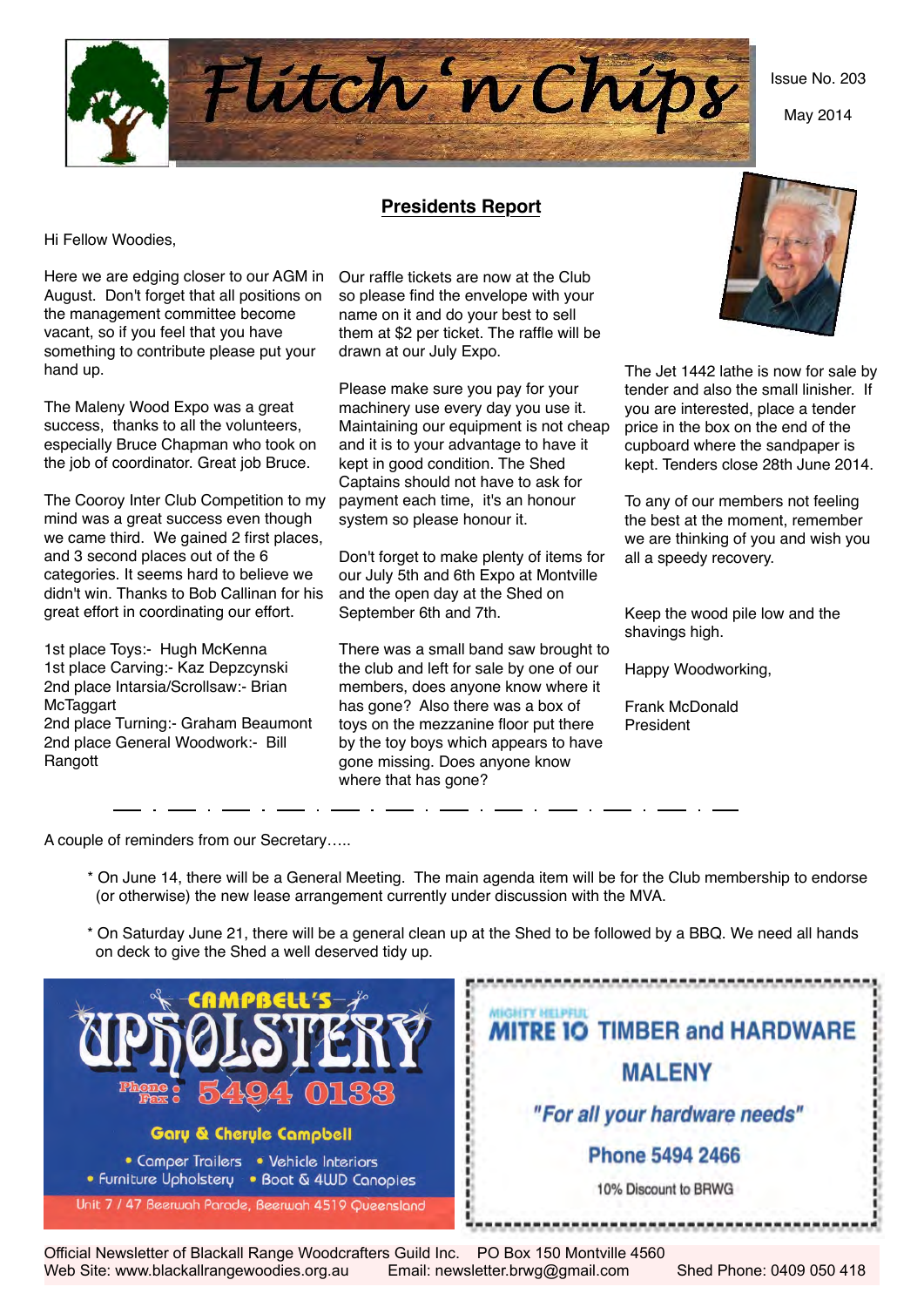

# **Cooroy Wood Show**

by Bob Callinan.

The Cooroora Woodworkers Club presented their Annual Wood & Craft Show at the Memorial Hall in Cooroy on Friday May 9th and Saturday May 10th. Once again this year the show featured outstanding examples of wood-turning, carving, scroll-saw work, pyrography and toy making as well as general woodwork such as cabinets, boxes and furniture.

For the fourth year in a row the Inter-club Competition brought together one of the best displays of woodcraft in Queensland. Once again BRWG was well represented and took out 3rd place in the Club Competition.



Hugh McKenna's Earthmoving Machine won First prize in Toys.



Bob Callinan's Pyrography Deep Hollowed Vase.



Kaz Depczynski's Carved Bowl - took out First Prize in the Carving section.



Graham Beaumont's Turned Segmented Bowl:- second in Turning section.



Brian McTaggart took out second place in the Scrollsaw section



Bill Rangott's Scales ( second in General Woodwork section.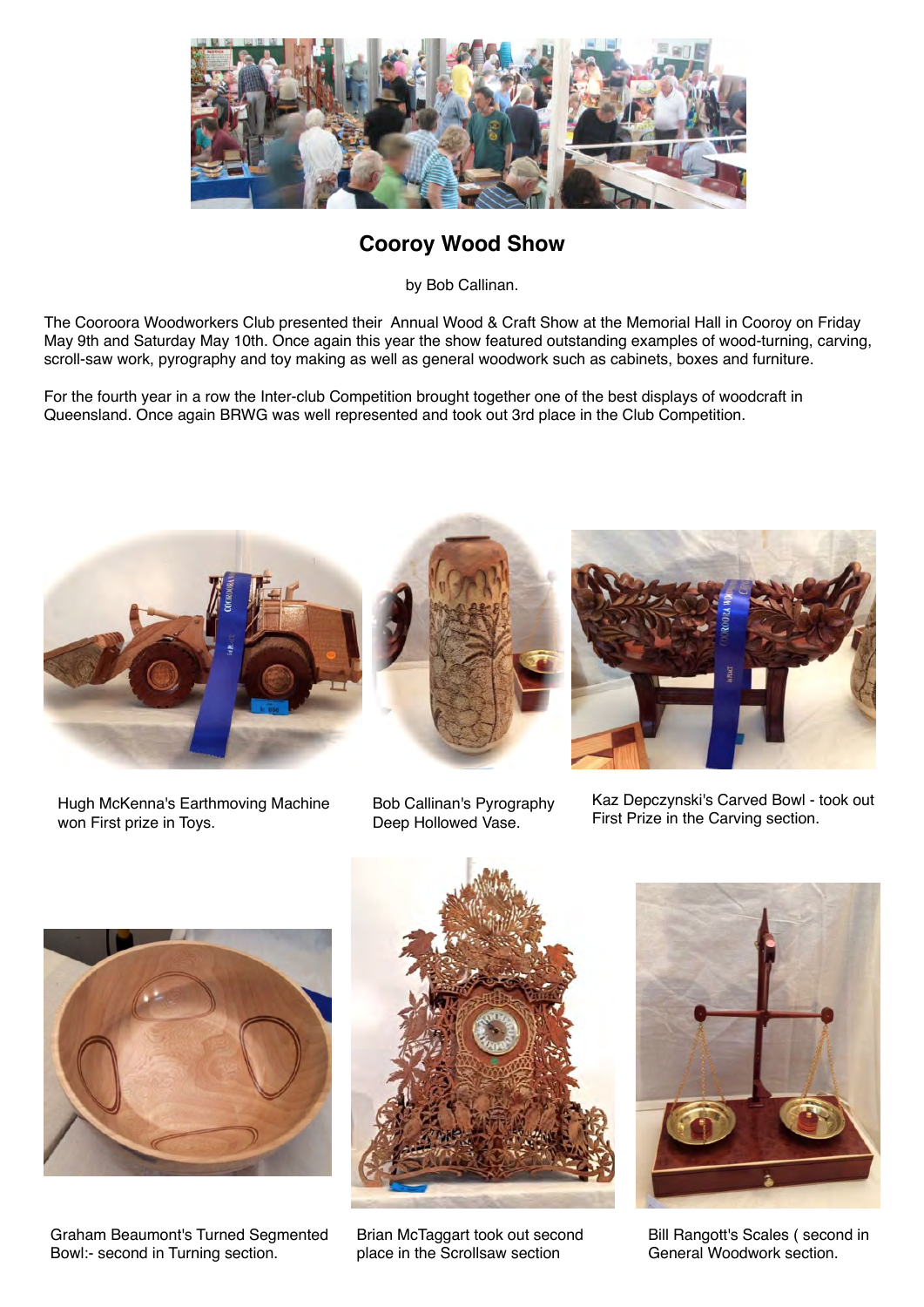# **Cooroy Wood Show** continued……..



Winner in the Scrollsaw section -----------------------------

-------------

# **Demonstrations** From Lionel Tilley

# **FINE DINING CHAIR COURSE**

-----------

Robert Otto, a newer member, has kindly offered to run a course on constructing a fine dining chair. The course will take several weeks and a notice is now on the white board where you can add your name if interested.

The cost is yet to be determined.

# **INNOVATIVE TURNING DEMONSTRATION**

I'm sure most of you will have seen Graham Beaumont's wonderful bowls – he got second prize at the Cooroy competition!.



On SATURDAY JUNE 14 he will give us a talk on how he designs & turns these wonderful creations. Its a talk not be missed if you are a Turner interested in producing something really creative.



Viola - (another Club) Won the General Woodwork section and also Best in Show.

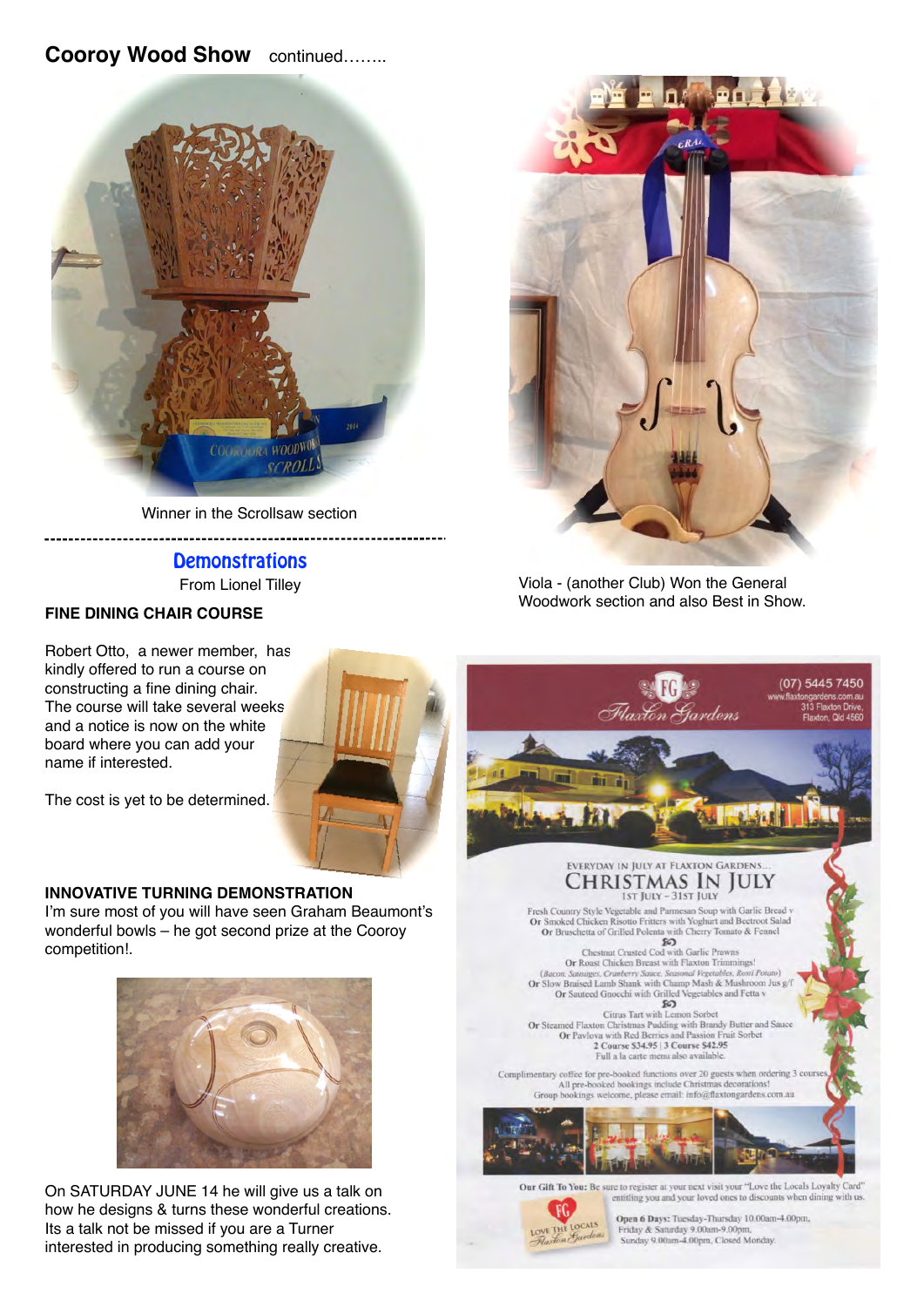# Tips and Tricks

#### By Warne Wilson

A few tips for some of our newer members, in particular those who may not have had much experience with tools.

#### DRILLING HOLES with battery drills.

The first thing you will notice when you pick up a battery drill is its weight. This is partly due to the battery itself but also to the motor and the inside metal workings. Drills are designed to be balanced in your hand and will generally have a solid workmanlike feel to them. The weight also provides inertia which makes them more stable in use. The chuck, the part at the front which grips the drill bit, is usually "keyless". It grips by a twisting action. If you are unsure just ask one of the experienced members or the Shed Captain for the day. Familiarise yourself with the controls. Many drills have a setting for two speeds; fast for drilling, and slow for inserting screws. (Both speeds are variable within their range.) There will be a slide button which protrudes on both sides above the trigger. Press the right end for clockwise rotation, and the left end for anticlockwise. There will be a "Torque" setting ring behind the chuck with graduated numbers. This is mainly used for inserting, (setting), screws to prevent overdriving them and breaking their grip in the wood.

Before you start, note that the speed of rotation varies from slow to fast as you increase pressure on the trigger. Drill bits can wander a little on the surface, or in the wood grain, so start with slow speed, or preferably, drill a pilot hole with a small drill bit first. When the hole is through, or deep enough, keep the drill bit spinning as you withdraw it. If you stop the drill bit and try to pull it out, it may jam and you might break it. The twist flutes in the drill bit are designed to eject the drilling waste, but beyond a certain depth the waste will clog and cause friction. In this case keep the bit spinning and withdraw it. Either stop the drill and clear the flutes or touch the spinning bit gently into the surface of a piece of scrap wood. This will clear the flutes. You will soon learn to make little partial withdrawals to clear the flutes as you drill deeper.

If you wish to use the drill for inserting screws, ask someone to show you, or if you wish, contact me, and I will explain this art in next month's column.

# Safety Notes



A frequent cause of concern for us is the loud and dangerous "bang" which occurs when someone presents the concave edge of a warped or curved piece of timber to either of the drop saws. This, not only may cause damage to the machine, but it may cause injury. The piece of wood you send flying could miss you and injure a mate. How would you feel if this happened! Also, a finger may become jammed between the wood and the fence when the wood gives way at the end of the cut. Remember the "Vex" and not the "Cave". If both edges are concave, do something about it before you attempt a cut on a drop saw. Either straighten the edge on the jointer if that is possible, or set up some sawhorses and use a power saw.

We have acquired a newly invented sanding machine. It has a fast rotating small diameter sanding drum exposed in a metal topped table. This is for small accurate work only such as jewellery boxes. It will create a perfectly flat fine finish and must not be used for larger work, which is what the large drum sander is used for. Please be aware of the exposed, fast rotating drum and keep your fingers away.

Congratulations

To the team at Spicers Clovelly Estate for their 2 wins at the Queensland Good Food Guide 2012 Awards

SPICERS

CLOVELLY ESTATE

The Long Apron were proud winners of Regional Restaurant of the Year and awarded 2 Chefs hats

Apron

68 Balmoral Road, Montville, Sunshine Coast Hinterland T. 1300 272 897 www.spicersgroup.com.au



A spiral cutter has been installed in the 20" thicknesser. This has reduced noise considerably but we still advise that hearing protection must be worn. The cutting action is much more efficient than the old blades but please treat the machine with care and respect. Remember, small advances only, please do not overload the cutting action, and always have someone with you. It is Guild policy that timber must be checked with the metal detector before starting.





LL ABRASIVES **INDUSTRIAL ABRASIVES SUPPLIER** 







Phone: (07) 5443 9211 Phone: (07) 5443 9527 Mobile: 0413 945 798 Fax: (07) 5443 5714 4/20 Kayleigh Drive Maroochydore Qld 4558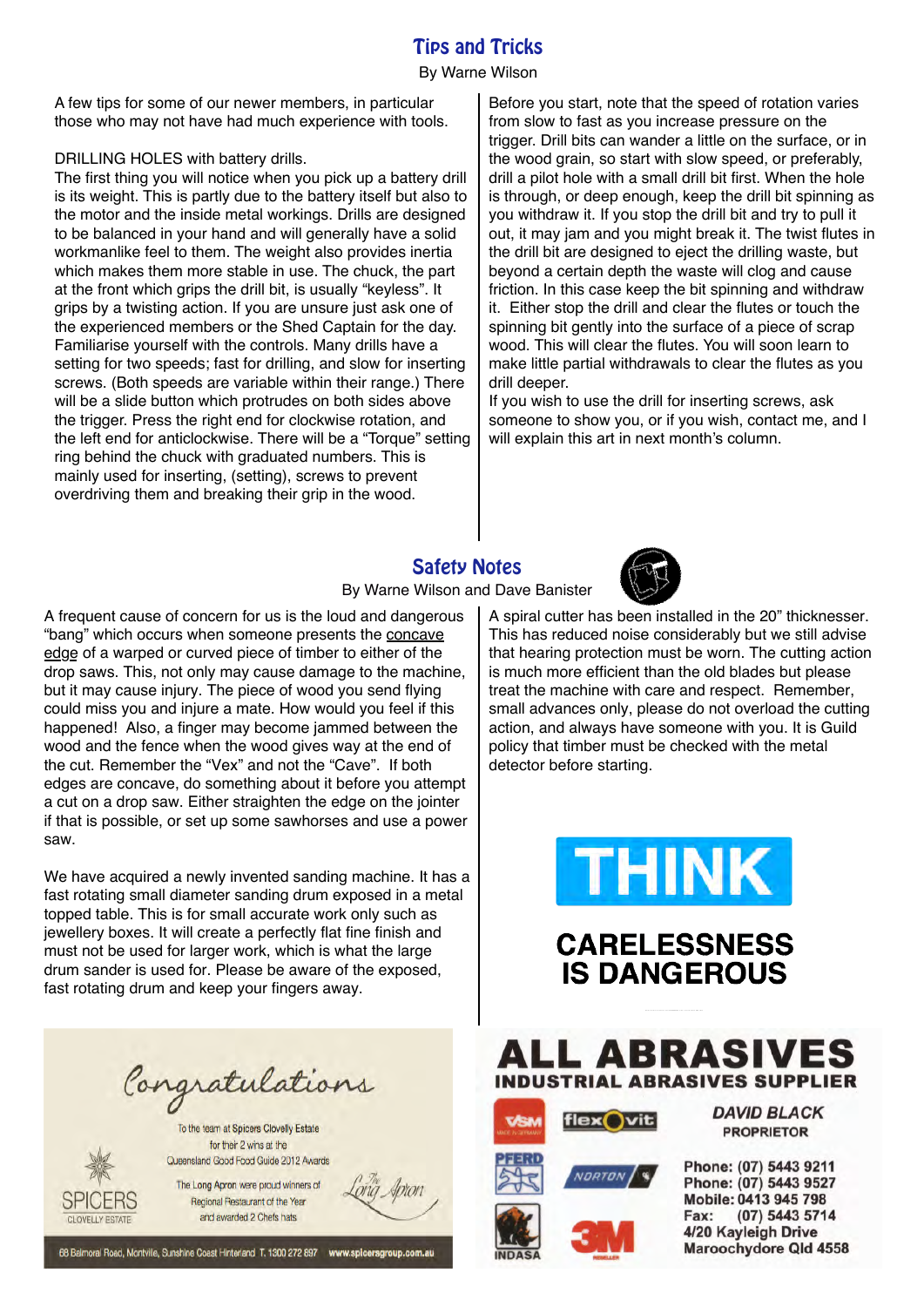# **THESE MACHINES BITE.**

Wednesday 1st May was just another day at the shed. The regulars were there, things were going on all around as usual and I was just squaring up some wood on the table saw before joining the people in the tea room and looking forward to enjoying the usual banter, biscuits and with luck a piece of Jan's cake. Nothing out of the ordinary, nothing different. After all I had been doing much the same for many years now, week after week after week. And perhaps that was the trouble.

The funny thing, if there is anything funny about what happened, is that I still don't know how I managed to do what I did, but suddenly the Hammer saw had bitten me, and bitten me hard! That much I do know. As I pulled my hand back my first thought, having looked down at what was once my finger, was that I had lost it. The bone was visible, in fact the  $X$  – rays showed that some of the bone had also been removed, and a large, deep flap of skin was hanging down.

I have now had surgery and a skin graft to put things back together again. Wire has been inserted into the finger to stabilise it and the surgeon will inspect the success or otherwise of his work next week. Meanwhile I am excused from woodwork and most everything else that requires two working hands, and it isn't much fun.

Maintenance Report

by Brian Harris

- 2/5 #15 Lathe New on/off switch fitted also drive belt replaced.
- 10/5 Jet Air Filters All three primary air filters cleaned and replaced.
- 14/5 Band Saw for Blanks Two thrust bearings renewed and new blade fitted.
- 21/5 20" Thicknesser New Shelix spiral cutting head is being fitted to improve cutting and reduce noise from machine. Bearings and oil seals also renewed.

### **MAPLETON HARDWARE**

Your handy hardware store.

Come in and see us for all your hardware needs. Hand Tools, Sleepers, Power Tools, Drill Bits, Paint and Stains. **Plus Plumbing and General Hardware** 

**Open 7 Days** 

Rob. Toni and Laurie

Cru Obi Obi Rd & Emu Walk **MAPLETON Phone 5445 7773** 

All you "Woodies" out there please take note and please take care. Whatever the machine you are using please remember that it is just sitting there waiting to bite. A millisecond of inattention, a moment's complacency, lack of concentration, failure to observe the safety instructions, trying to take a short cut, and you may not be as lucky as I was. Any and every tool that you use is capable of biting! Think about it for a moment and run through the list of the tools that you use regularly. Table saw; Band saw; Router; Jointer; Thicknesser; Linisher; Belt sander; Even the humble chisel if used incorrectly can cause you grief. So for everyone's sake, especially your own, please stay alert, stay aware and stay safe.

My thanks to all those who were present on the day and who did so much to help patch me up initially and get me to the hospital, almost in one piece.

Jeff Harrison



One day an Irishman, who had been stranded on a desert island for over 10 years, saw a speck on the horizon. He thought to himself, "it's certainly not a ship." As the speck got closer and closer, he began to rule out even the possibilities of a small boat or raft. Suddenly there strode from the surf a figure clad in a black wetsuit. Putting aside the scuba tanks and mask and zipping down the top of the wet suit, stood a drop dead gorgeous blond! She walked up to the Irishman and said to him, "tell me, how long has it been since you've had a good cigar?" "Ten years" replied the Irishman. With that, she reached over and unzipped a waterproof pocket on the left sleeve of her wetsuit and pulled out a fresh package of cigars and a lighter. He took a cigar, slowly lit it, and took a long drag. "Faith and begorrah" said the castaway… "Ahh that is so good! I'd almost forgotten how great a smoke can be!" "And how long has it been since you have had a good drop of Bushmills Irish Whiskey?" asked the blond. Trembling, the castaway replied, "Ten Years". Hearing that, the blond reached over to her right sleeve, unzipped the pocket and removed a flask and handed it to him. He opened the flask and took a long drink. "Tis nectar of the gods!" shouted the Irishman. "Tis truly fantastic!!" At this point the gorgeous blond started to slowly unzip the long front of her wetsuit, right down the middle. She looked at the trembling man and asked, "And how long has it been since you've played around?" With tears in his eyes, the Irishman fell to his knees and sobbed, "Jesus, Mary and Joseph, don't tell me you've got golf clubs in there too!"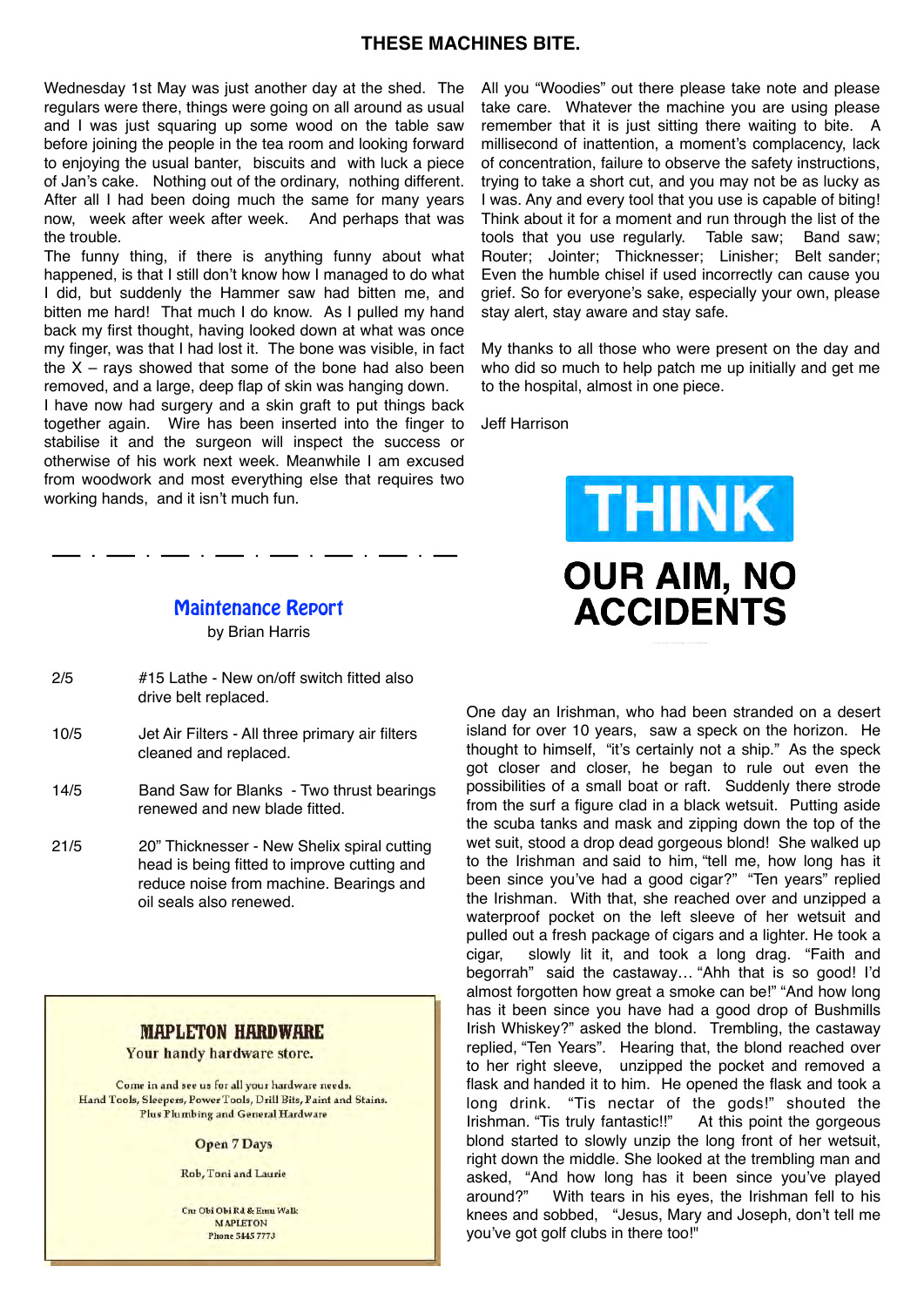#### Timber of the Month - prepared by Graham Bradford

Gidgee<br>Scientific Name:-Acacia cambagei Family:- Fabaceae Genus:- Acacia

Common Names:- Gidgee, Gidga, Gigya, Gidyea, Stinking Wattle.

In indigenous languages, Gidgee is a name for the red kangaroo in Western Qld. and Gigya is a name for the tree.

Features:- Gidgee is the common name given to this acacia species endemic to the drier to arid inland areas of eastern Australia from central Queensland into the Northern Territory and southwards into northern South Australia and northwestern New South Wales. It mainly grows on plains and gently undulating topography in areas subject to irregular flooding. In open forest it is associated with eucalypts such as E. cambageana, E. coolabah and E. populnea, and in arid areas, follows drainage lines and forms ribbon-like groups in an otherwise treeless landscape.



 Trees are long-lived and irregular shaped, 5-15 m tall with multiple stems at ground level or with a single trunk up to 30 cm diameter, a wide crown, usually quite dense, and deeply furrowed bark. Flowering is usually in May – September. Heavy flowering follows substantial

rainfall but may be several years apart. About 21000 viable seeds are present in a kilogram of seed pods. Unlike most acacias, the seeds have a thin seed coat and germinate without pre-treatment. A significant stand occurs in the Mazeppa National Park near Clermont - 40 square kilometres of wall to wall Gidgee. The trees are susceptible to fire damage and do not regenerate readily. They are vulnerable to termite attack and larger specimens are usually hollow. Other species of Gidgee occur in western areas of the continent.

Timber Properties. Colour: Dark chocolate brown to near black. The sapwood is a rich deep yellow and makes an interesting contrast. The grain is variable. Mostly straight grained but some trees produce wood with a very wavy figure which is much sought after for turnery. Texture is very fine.

Mechanical properties: A very high density timber which will not yield to steam bending techniques. High strength and crush resistance. Suitable for both internal and external applications. Kiln dry density of 1200 kg/m3. Janka Hardness 18.99 kn.

Working properties: Due to Gidgee's density and grain variations, cutters need to be very sharp and the angle reduced to 15 degrees to avoid grain tear. Pre drilling is necessary before nailing or screwing to overcome



resistance and splitting. Gidgee glues well and finishes to a very high polish. Boards are limited to 1 m length due to the irregular trunk shapes.

Uses: Exclusive furniture, cabinet work, turnery, parquetry and small carving. Not available as a veneer. It is sought for musical instruments due to the resonant sound it produces.





The species produces excellent firewood and hard, heavy, durable timber that has been historically used for fence posts. It is recommended as a shade and shelter tree for dry areas but should not be planted close to dwellings because the leaves emit a strong, offensive smell during humid or wet weather. It has limited value as fodder but is a valuable source of pollen for bees. Availability as a milled timber is limited. Chewing the gum is reputed to cure a sore throat.

A smaller related species is Acacia Georgina, common name Georgina Gidgee, and confined to the Georgina River basin. Leaves are grazed by sheep and cattle, but the seeds and pods can be toxic to livestock, (fluoracetic acid).



Mulga is a similar arid land Acacia species to Gidgee, with a density of  $900-1100$  kg/m<sup>3</sup> and with a more honey coloured timber. The name Mulga is derived from an aboriginal name for a shield made from the tree. It was used by aboriginal people for boomerangs, sticks for digging roots, the shafts of spears, nulla nullas and spear ends.

Following European settlement, mulga has been used for making vases, jewellery boxes, pens, serviette rings, ink stands, candlesticks, walking sticks, bowls, knife handles and musical instruments. It is the extraordinarily handsome figuring and hardness of mulga that makes this wood so desirable.

Links to articles of interests relating to hard and dense timbers.

http://www.wood-database.com/wood-articles/top-tenhardest-woods/

http://www.wood-database.com/wood-articles/top-tenheaviest-woods/

http://www.ttit.id.au/index.htm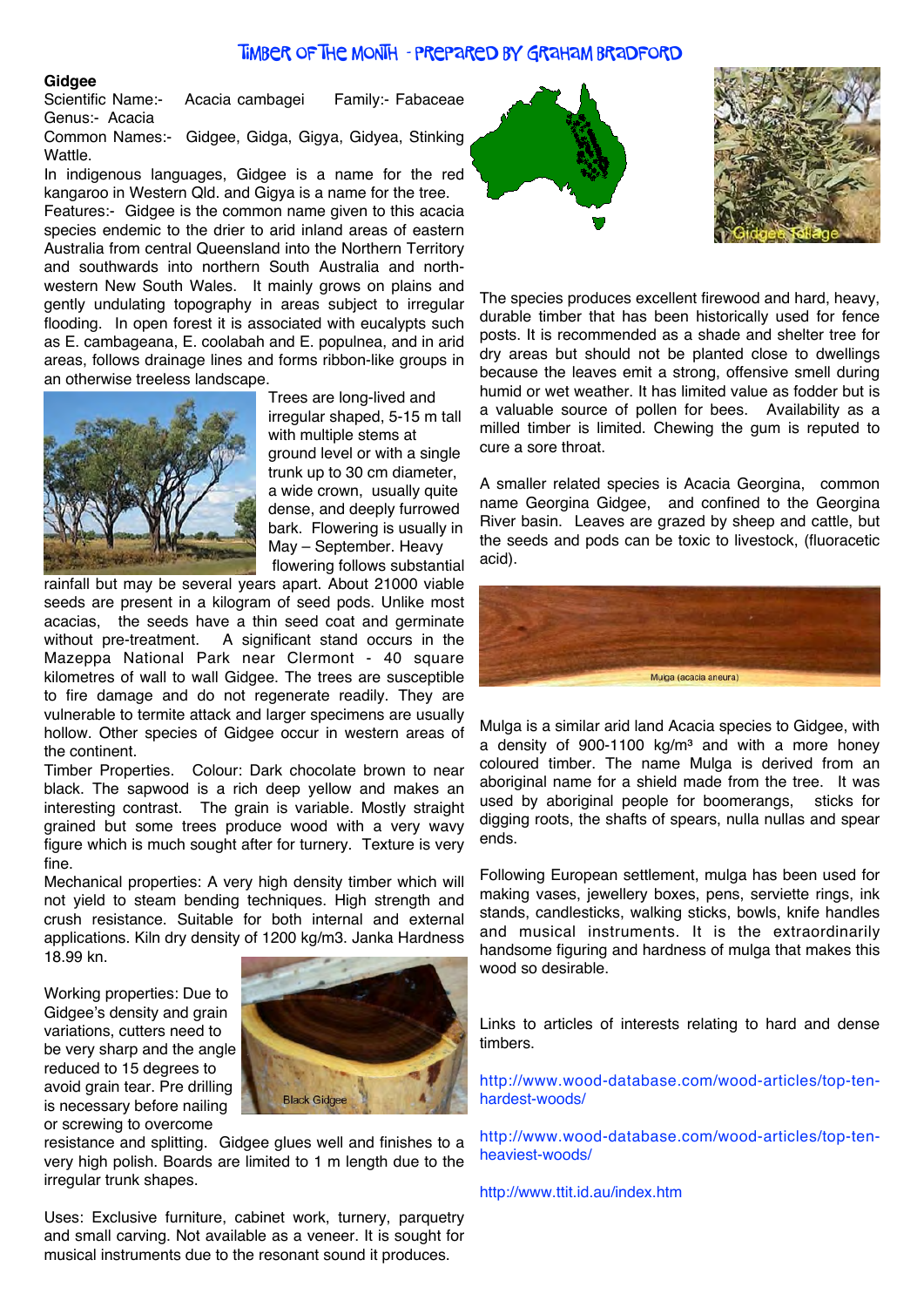Our display at this years Maleny Chainsaw to Fine Furniture Expo was certainly impressive.



24 hour Fast Glass Replacement

Mobile: 0427 943 733 Phone: 5494 3733 Fax: 5494 3473 6 Lawyer Street, Maleny



# **ROGER LOUGHNAN**

# **REAL ESTATE**

Selling houses, land, farms in Maleny, Montville, Mapleton & beyond Ph: (07) 5478 5288

Shop 2 / Corner Post Office Road & Obi Obi Road, Mapleton sales@rlre.com.au www.rlre.com.au Open 7 Days